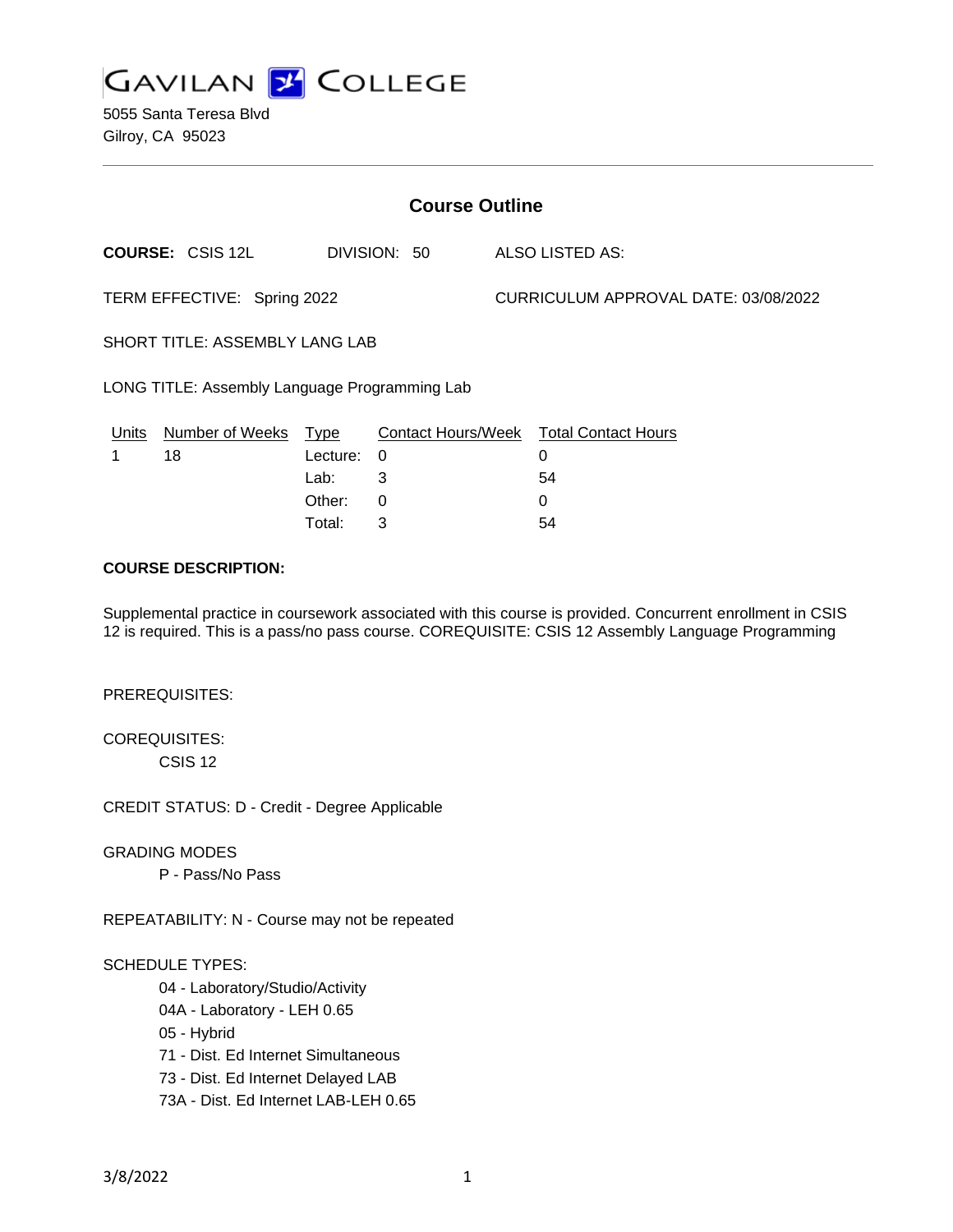# **STUDENT LEARNING OUTCOMES:**

By the end of this course, a student should:

1. Design, code, document, analyze, debug and test introductory level assembly programs.

## **COURSE OBJECTIVES:**

By the end of this course, a student should:

- 1. Write assembly programs.
- 2. Work in binary and hexadecimal number bases.
- 3. Write simple macros.
- 4. Trace and debug at the assembly level.

## **CONTENT, STUDENT PERFORMANCE OBJECTIVES, OUT-OF-CLASS ASSIGNMENTS**

Curriculum Approval Date: 03/08/2022

## 6 Hours

Lab Content: Running basic assembly language programs. Examine the number system and how it's used in the computer system. Create, save and print programs. Learn how to use standard input and output. Exercises: Use computer or calculators to perform binary to hex, hex to binary number conversion. Relate the number system to how the machine interprets them. Explain the relationship between high-level language and assembly language. Examine how memory maps are used in a computer system. Provide an overview of the DOS operating system. Do assignments that involve number systems, and the structure of machine codes. Create, modify, execute, debug, and print a simple assembly language program.

## 6 Hours

Lab Content: Create a basic program to do number conversions. Research operating system memory structure. Research operating system interrupt structure. Research operating system IO structure. Exercises: Study accumulator modeling. Study how registers are modeled in an 8-bit environment. Study how registers are modeled in a 16-bit environment. Study how registers are modeled in a 32-bit environment. Create, modify, execute, debug, and print an assembly language program that uses accumulators, registers and hexadecimal numbers. Explain the difference between real mode memory addressing and protected mode memory addressing and demonstrate how to implement them in a computer system.

#### 6 Hours

Lab Content: Write assembly language programs using opcode MOV. Exercises: Study and review immediate addressing, direct addressing, register indirect addressing, base-plus-index address, register relative addressing, base relative-plus-index addressing and scaled index addressing. Explain the operation of each program memory-addressing mode and select the appropriate one to accomplish certain tasks. Describe the sequence of events that place data onto the stack or remove data from the stack.

#### 6 Hours

Lab Content: Write a program that involves opcode MOVSX, MOVZX. Write a program that involves opcode PUSH, POP. Write a program that involves opcode BSWAP, XCHG, XLAT. Write a program that involves opcode IN, OUT. Write a program that involves opcode LEA, LDS, LES, LFS, LGS, LSS. Write a program that involves opcode HAFH, SAHF. Write a program that involves opcode MOVS, LODS, STORS, INS, OUTS. Exercises: Study the move functions. Study the push, pop functions. Study the load address functions. Study the string functions. Explain the operation of each data movement instruction with applicable addressing modes. State the purposes of the assembly language pseudo-operations and key words. Select the appropriate assembly language instruction to accomplish a specific date movement task.

#### 6 Hours

Lab Content: Write assembly language programs to perform add, subtract, multiplication, division. Write assembly language programs to perform negation and comparison. Write assembly language programs to perform increment and decrement.

Exercises: Study opcodes which can perform add, subtract, multiply, divide and other possible arithmetic functions. Study opcodes, which can perform negation and comparison functions. Study opcodes, which can perform as counters for increment and decrements. Use arithmetic and logic instructions to accomplish simple binary, BCD, and ASII arithmetic. Create, modify, execute, debug, and print an assembly language program that uses three types of loops.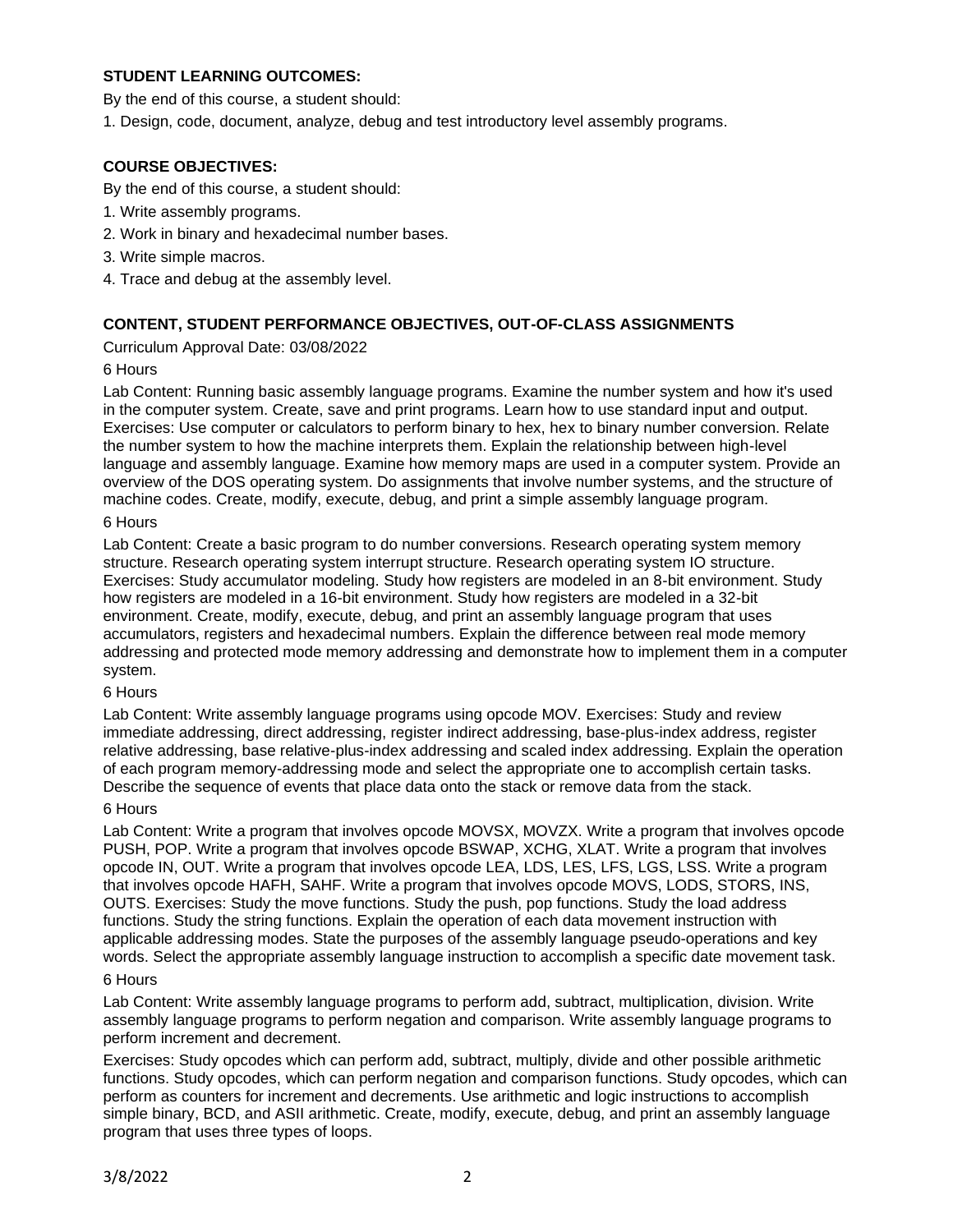## 6 Hours

Lab Content: Write assembly language programs involving logic instructions AND, OR, Exclusive-OR, NOT. Write assembly language programs involving shifts, rotates, and logical compare (TEST). Exercises: Study logical instructions AND, OR Exclusive-OR, NOT. Study how to use assembly language programs to perform shifts, rotates and logical compare.

#### 6 Hours

Lab Content: Write assembly language programs using opcode: JA, JAE, JB, JBE, JC. Write assembly language programs using opcode: JG, JGE, JL, JLE. Write assembly language programs using opcode: JNC, JNE, JNO, JNS, JNP. Write assembly language programs using opcode: JO, JP, JS, JCXZ, JECX. Use both conditional and unconditional jump instructions to control flow of a program. Use the relational assembly language statements: IF, REPEAT, WHILE. Use the call and return instructions to include procedures in the program structure. Exercises: Study jump instructions involving conditional jump. Study conditional jump and conditional sets. Study jump if overflow is set. Study jump if the register is zero. 10 Hours

Lab Content: Write programs using MASM assembler and linker program. Write programs using EXTRN and PUBLIC to set up library files. Write and use MACRO and ENDM to develop macro sequences. Exercises: Study MASM assembler and linker programs. Study EXTRN and PUBLIC functions.

2 Hours

Lab Final Exam.

## **METHODS OF INSTRUCTION:**

Discussion, Demonstration, Guided Practice

## **METHODS OF EVALUATION:**

Problem-solving assignments Evaluation Percent 50 Evaluation Description 40% - 70% Lab Exercises, Exams

Skill demonstrations Evaluation Percent 40 Evaluation Description 30% - 60% Computer Demonstration Exercises

Objective examinations Evaluation Percent 10 Evaluation Description 0% - 20% Multiple Choice, True/False, Matching Items, Completion

#### **REPRESENTATIVE TEXTBOOKS:**

Assembly Language for x86 Processors (8th Edition), Irvine, Kip, Prentice-Hall (Pearson Learning), 2020. ISBN: 978-0135381656 Rationale: This edition is an interactive electronic textbook which can be used for lab. 12+ Grade Verified by: Publisher